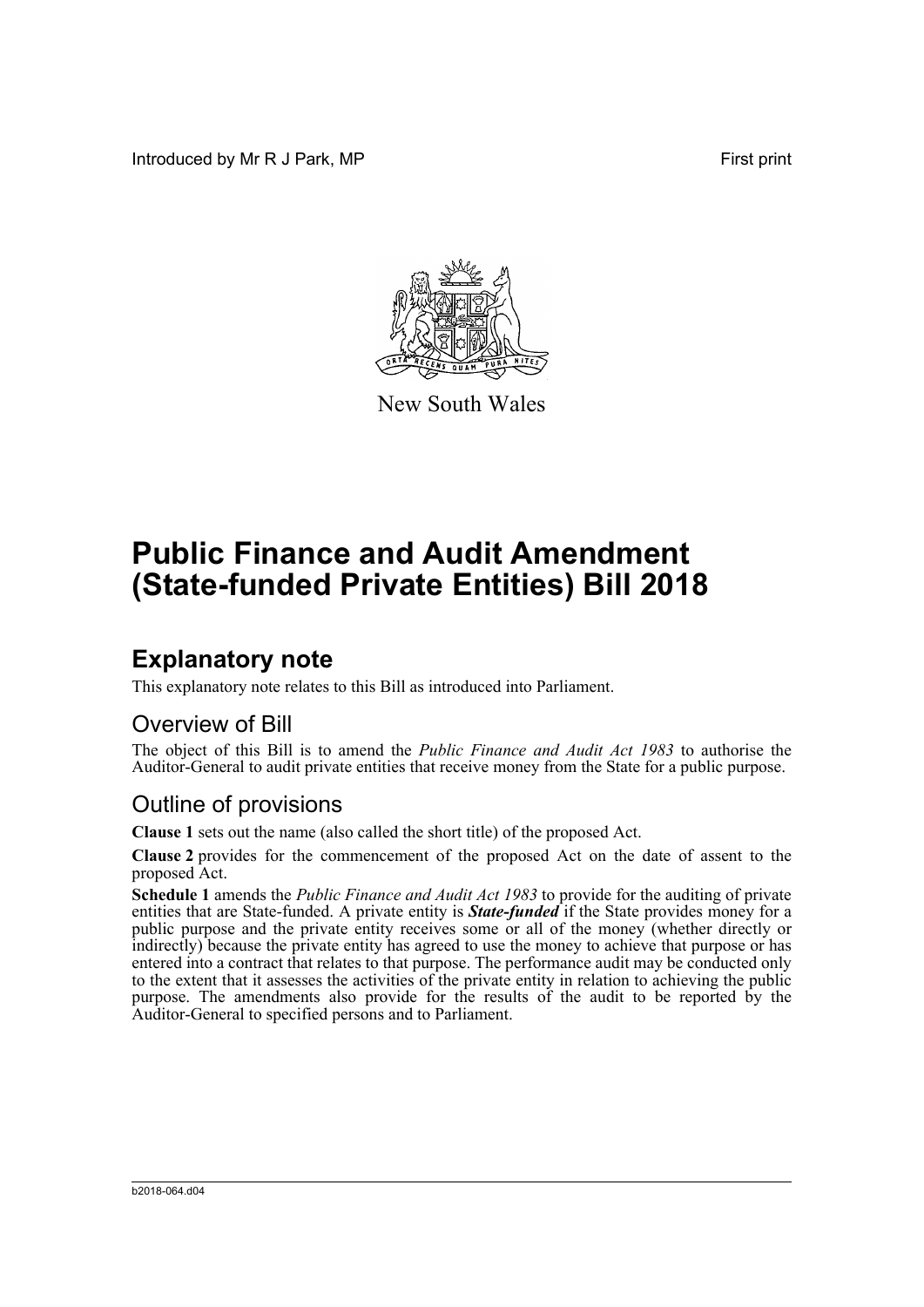Introduced by Mr R J Park, MP **First** print



New South Wales

# **Public Finance and Audit Amendment (State-funded Private Entities) Bill 2018**

## **Contents**

| Schedule 1 | Amendment of Public Finance and Audit Act 1983 No 152 |      |
|------------|-------------------------------------------------------|------|
|            | 2 Commencement                                        |      |
|            | Name of Act                                           |      |
|            |                                                       | Page |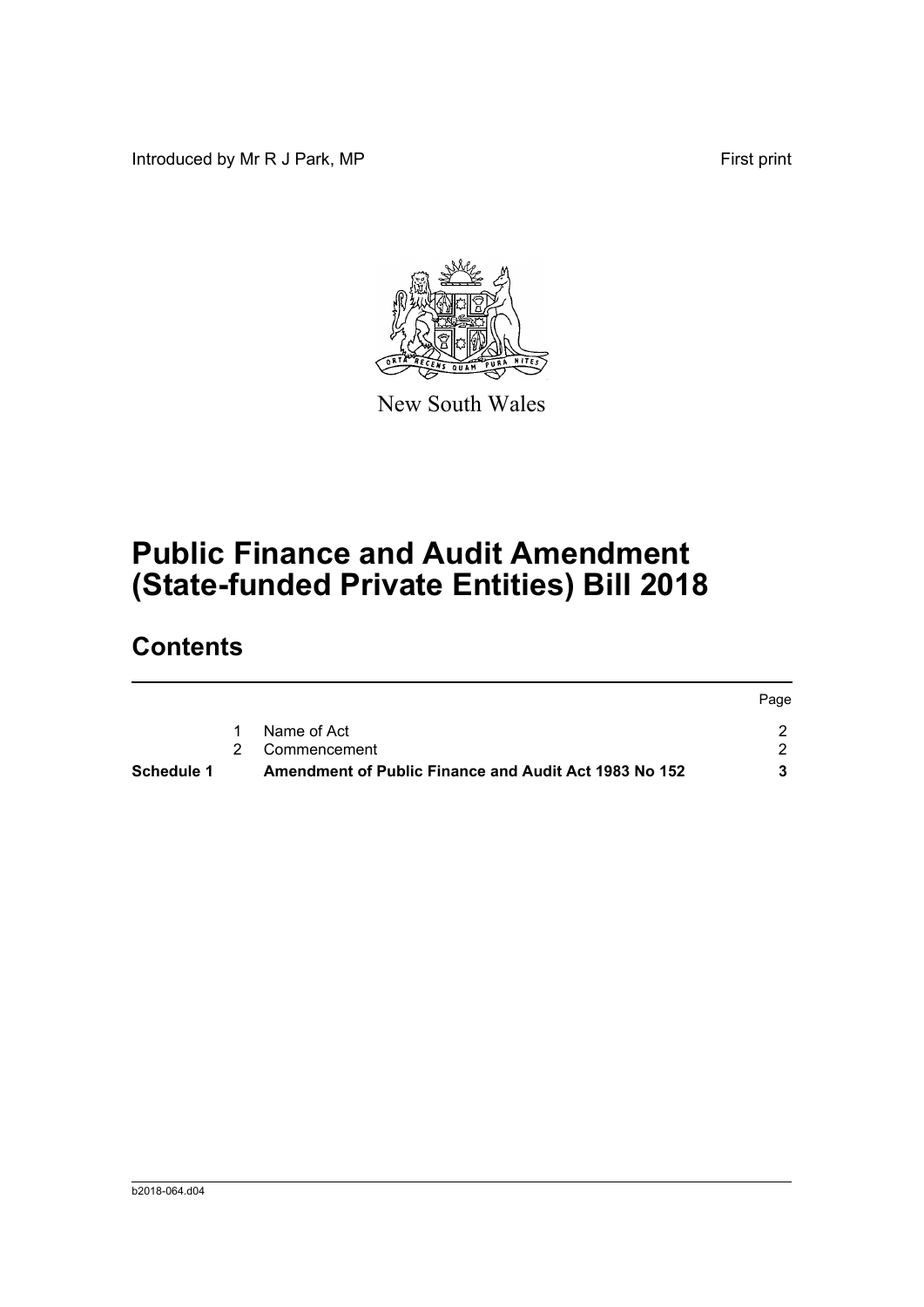

New South Wales

## **Public Finance and Audit Amendment (State-funded Private Entities) Bill 2018**

No , 2018

#### **A Bill for**

An Act to amend the *Public Finance and Audit Act 1983* to authorise the Auditor-General to audit private entities that receive funding from the State for a public purpose.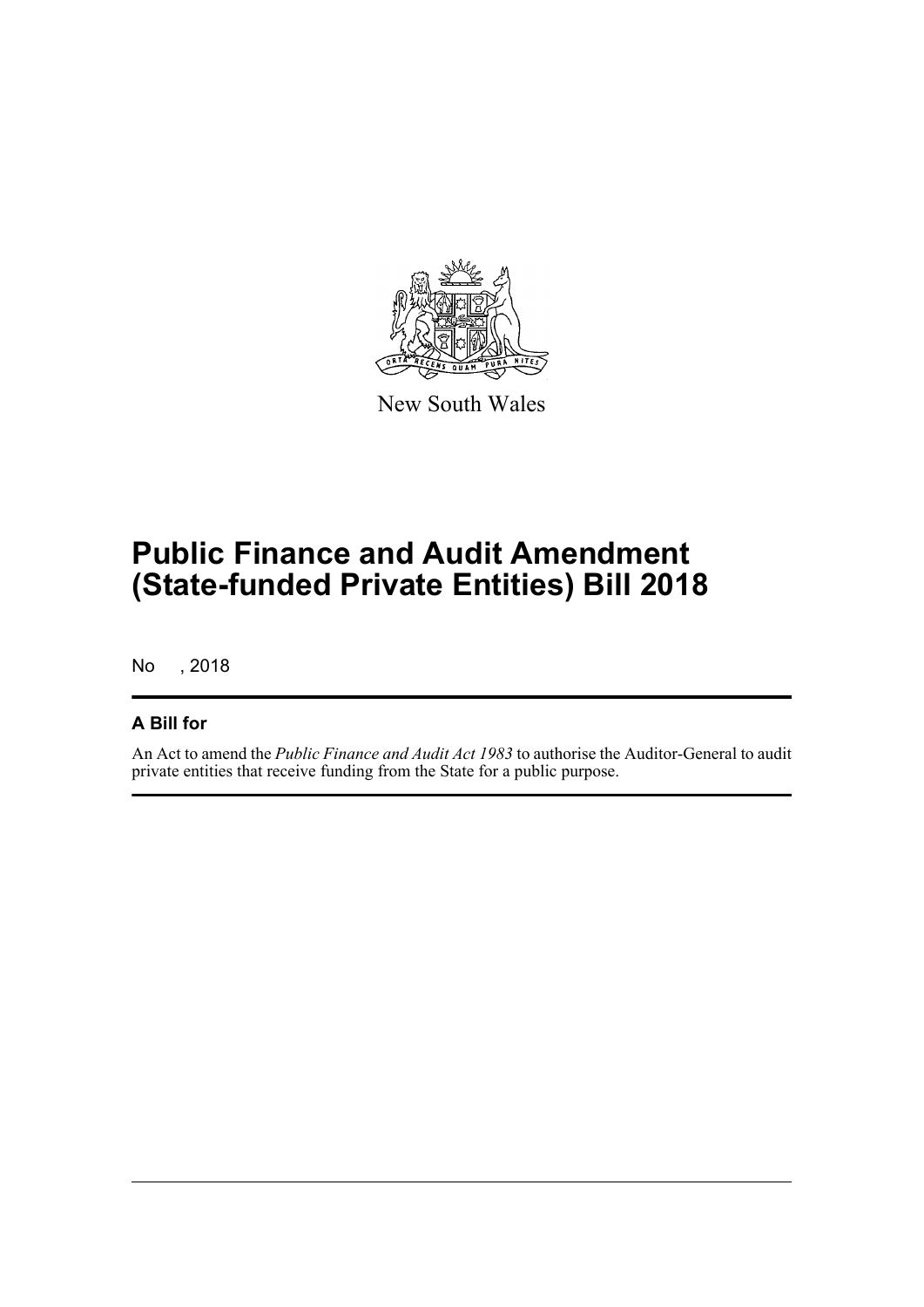Public Finance and Audit Amendment (State-funded Private Entities) Bill 2018 [NSW]

<span id="page-3-1"></span><span id="page-3-0"></span>

| The Legislature of New South Wales enacts:                                                             |        |
|--------------------------------------------------------------------------------------------------------|--------|
| Name of Act                                                                                            | 2      |
| This Act is the <i>Public Finance and Audit Amendment (State-funded Private Entities)</i><br>Act 2018. | 3<br>4 |
| <b>Commencement</b>                                                                                    | 5      |
| This Act commences on the date of assent to this Act.                                                  | 6      |
|                                                                                                        |        |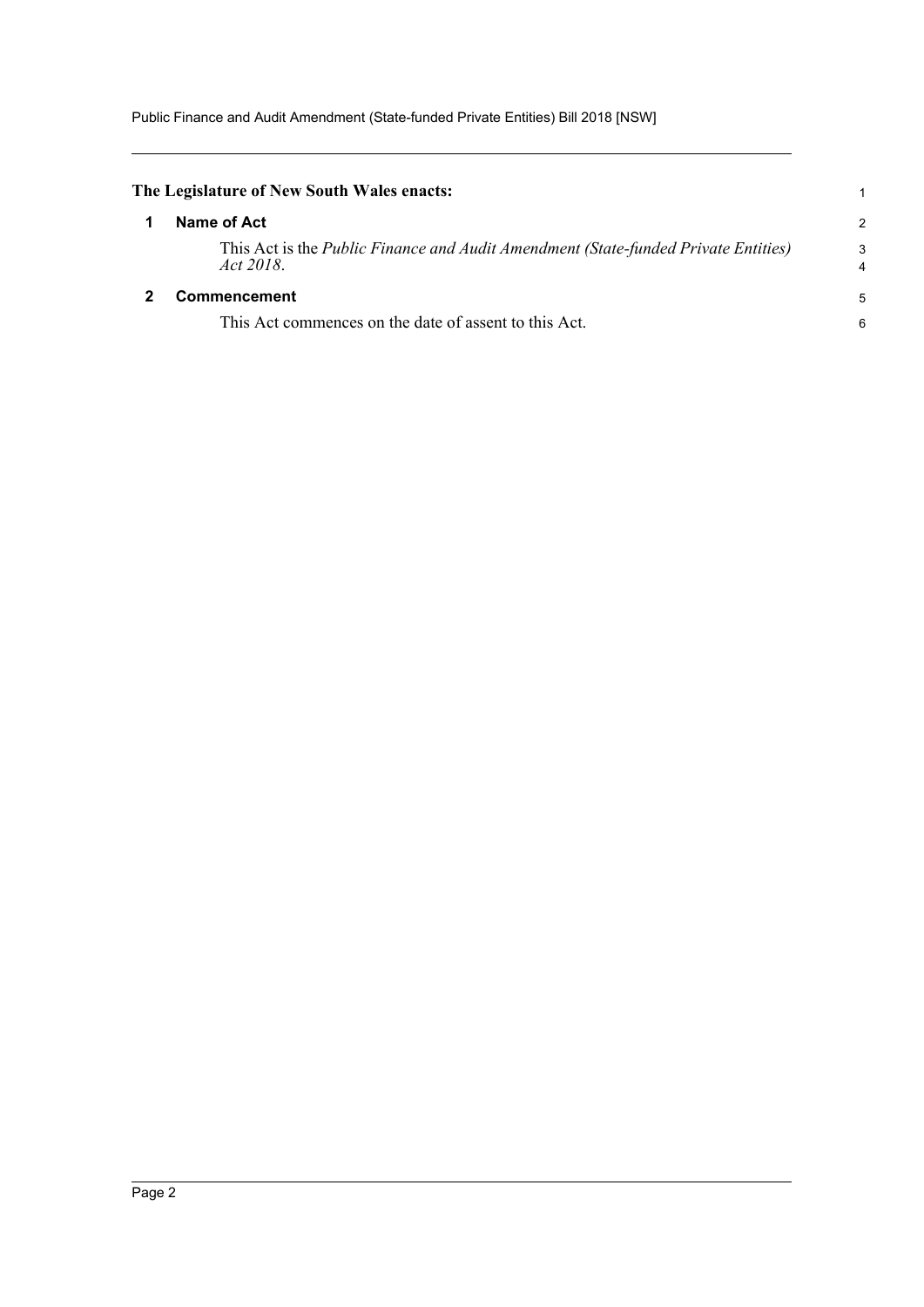<span id="page-4-0"></span>

| <b>Schedule 1</b> |                    | <b>Amendment of Public Finance and Audit Act 1983</b><br><b>No 152</b>                                                                                                                                      |                  |
|-------------------|--------------------|-------------------------------------------------------------------------------------------------------------------------------------------------------------------------------------------------------------|------------------|
|                   | Part 3, Division 8 |                                                                                                                                                                                                             | 3                |
|                   |                    | Insert after Division 7 of Part 3:                                                                                                                                                                          | 4                |
|                   | <b>Division 8</b>  | Performance audit of State-funded private entities                                                                                                                                                          | 5                |
| 52G               | <b>Definitions</b> |                                                                                                                                                                                                             | 6                |
|                   |                    | In this Division:                                                                                                                                                                                           | $\overline{7}$   |
|                   |                    | <b>head</b> of a private entity means the person who is the chief executive officer<br>(however described) of the entity or otherwise responsible for the entity's day<br>to day management.                | 8<br>$9\,$<br>10 |
|                   |                    | <i>performance audit</i> means an audit under this Division.                                                                                                                                                | 11               |
|                   |                    | <i>private entity</i> means any person or body other than an authority.                                                                                                                                     | 12               |
|                   |                    | responsible Minister for a private entity means the Minister who is<br>responsible for achieving the relevant public purpose concerned.                                                                     | 13<br>14         |
| 52H               | entities           | Auditor-General may conduct performance audit of State-funded private                                                                                                                                       | 15<br>16         |
|                   | (1)                | The Auditor-General may at any time conduct a performance audit of a private<br>entity that is State-funded.                                                                                                | 17<br>18         |
|                   | (2)                | A private entity is <b>State-funded</b> if:                                                                                                                                                                 | 19               |
|                   |                    | the State provides money for a public purpose (the <i>relevant public</i><br>(a)<br><i>purpose</i> ), and                                                                                                   | 20<br>21         |
|                   |                    | the private entity receives some or all of that money (whether directly<br>(b)<br>or indirectly) because the private entity:                                                                                | 22<br>23         |
|                   |                    | agrees to use the money in achieving the relevant public purpose,<br>(i)<br>or                                                                                                                              | 24<br>25         |
|                   |                    | has entered into a contract that relates to the relevant public<br>(ii)<br>purpose.                                                                                                                         | 26<br>27         |
|                   | (3)                | The performance audit may be conducted only to the extent that it assesses the<br>activities of the private entity in relation to achieving the relevant public<br>purpose.                                 | 28<br>29<br>30   |
|                   | (4)                | A private entity may be audited under this section only if the activities of the<br>entity in relation to achieving the relevant public purpose cannot be audited<br>under any other provision of this Act. | 31<br>32<br>33   |
| <b>521</b>        |                    | <b>Report of performance audit</b>                                                                                                                                                                          | 34               |
|                   | (1)                | The Auditor-General is to report to each of the following as to the result of a<br>performance audit of a private entity under section 52H:                                                                 | 35<br>36         |
|                   |                    | the head of the private entity,<br>(a)                                                                                                                                                                      | 37               |
|                   |                    | the responsible Minister for the private entity,<br>(b)                                                                                                                                                     | 38               |
|                   |                    | the Treasurer.<br>(c)                                                                                                                                                                                       | 39               |
|                   | (2)                | The report must include the reasons for conducting the audit.                                                                                                                                               | 40               |
|                   | (3)                | The Auditor-General must not make a report of a performance audit unless, at<br>least 28 days before making the report, the Auditor-General has given each                                                  | 41<br>42         |